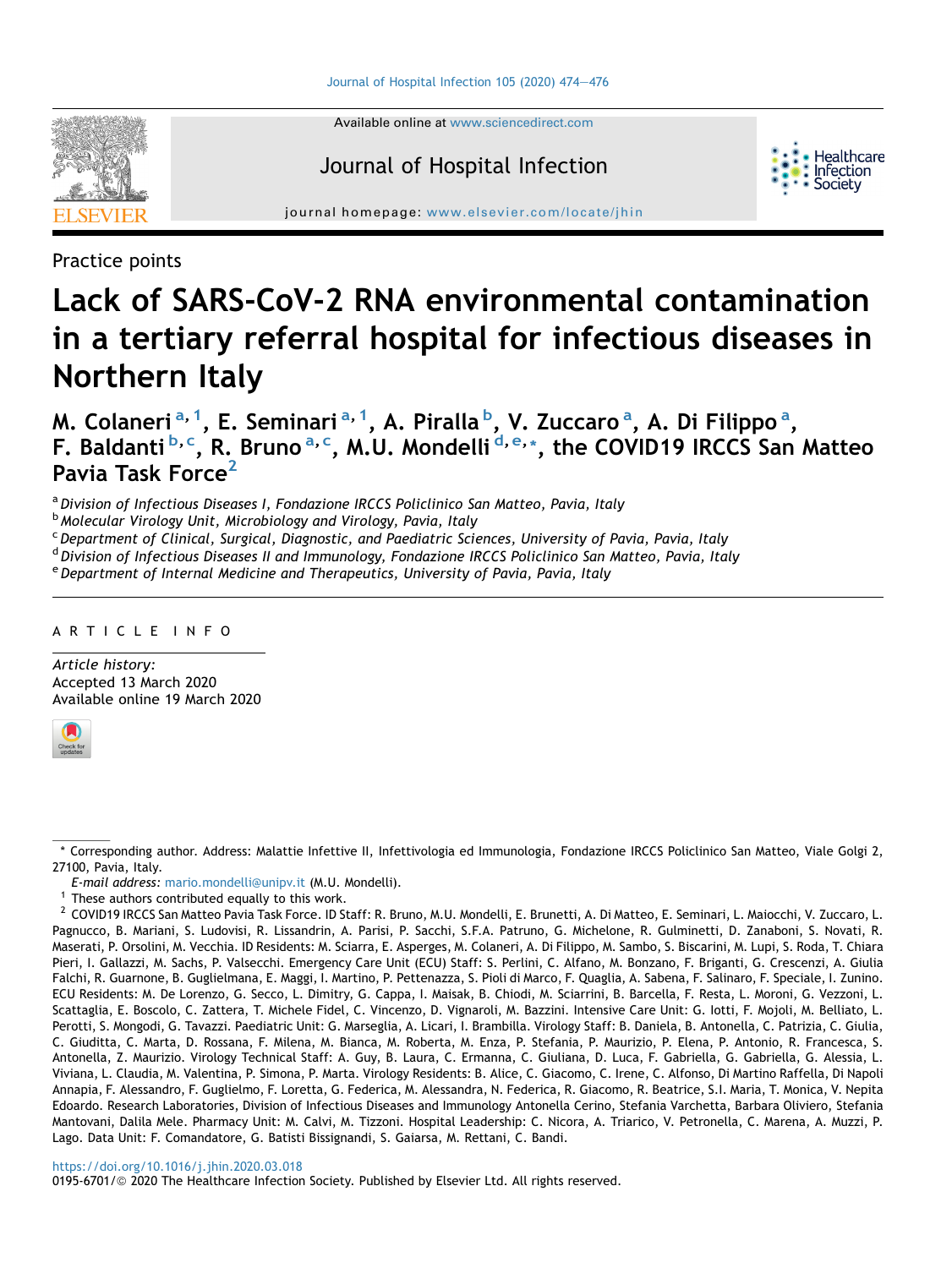The World Health Organization defined Coronavirus Disease 2019 (COVID-19) as the disease caused by severe acute respiratory syndrome coronavirus 2 (SARS-CoV-2), a betacoronavirus belonging to the same subgenus as the severe acute respiratory syndrome Coronavirus (SARS-CoV). Human coronaviruses (HCoVs) spread in a similar fashion as Rhinoviruses, by direct contact with infected secretions or large aerosol droplets [[1\]](#page-2-0). Healthcare workers are at increased risk of acquiring COVID-19 infection, possibly due to direct contact with the patients. Indeed, transmission of HCoVs through environmental contamination has been reported in healthcare settings [[2](#page-2-1)]. Understanding which are the potentially contaminated surfaces in a healthcare environment is crucial to protect healthcare workers from this virus which is showing an unprecedented exponential trend with a doubling time of  $3.6-4.1$  $3.6-4.1$  days  $[3]$ . In this regard, studies suggest that surfaces and suspensions can carry HCoVs, increasing the risk of contact transmission that could lead to hospital-acquired HCoVs infections [[4,](#page-2-3)[5\]](#page-2-4). Otter et al. found that other coronaviruses (SARS-CoV, MERS-CoV) can be found on plastic, metal and cloths for up to 6 days [\[6\]](#page-2-5). Thus, monitoring environmental contamination of SARS-CoV-2 can support investigation of the current outbreak and benefit the management of COVID-19 infection. In addition, it may help in assessing the effectiveness of disinfection procedures and safety of personal protective equipment (PPE).

Since 21 February 2020, when the first autochthonous case in Italy was confirmed, an overwhelming number of SARS-CoV-2 infections are continuously being detected, exceeding 8000 cases at the time of writing. Fondazione IRCCS Policlinico San Matteo, Pavia, is a 1300-bed tertiary teaching hospital in Northern Italy and a national SARS-CoV-2 referral center. The hospital houses 23 ICU beds and 44 Infectious Diseases (ID) beds, the latter being distributed over two floors. In the ID ward, each room has a buffer zone to allow safe donning and disposal of PPE. Healthcare workers involved in the direct care of patients use the following PPE: liquid-repelling gowns, double gloves, a class 2 filtering face-piece respirator (FFP2) and eye protection (goggles or face shield). Cleaning procedures have been standardized [[7\]](#page-2-6), in particular ward surfaces are cleaned with sodium hypochlorite at the concentration of 1000 ppm of free chlorine (0.1%) daily and 5000 ppm of free chlorine (0.5%) in terminal sanitization.

From 21 to 29 February, 580 cases of SARS-CoV-2 were identified by the Virology laboratory, and those with interstitial pneumonia were admitted. Samples were collected on 28 February; by that day 100% of admitted patients were COVID-19 positive with pneumonia, and were treated with C-PAP or high flux oxygen.

Surfaces in areas considered virus free were swabbed to search for COVID-19 RNA. [Table I](#page-1-0) indicates which surfaces and objects were subjected to swabbing and [Figure 1](#page-2-7) illustrates the map of the ward where the test was carried out. Environmental samples were obtained using a sterile flexible nasopharyngeal nylon flocked premoistened swabs (FLOQSwabs™, Copan Italia, Brescia, Italy) dipped in 3 mL universal transport medium (UTM™, Copan Italia, Brescia, Italy). Total nucleic acids (DNA/ RNA) were extracted from 200  $\mu$ L of UTM™ using the  $Q$ IAsymphony<sup>®</sup> instrument with  $Q$ IAsymphony<sup>®</sup> DSP Virus/ Pathogen Midi Kit (Complex 400 protocol) according to the

#### <span id="page-1-0"></span>Table I

| High risk of contamination area             | Inanimate surfaces            |
|---------------------------------------------|-------------------------------|
| Buffer zone of patients' rooms Door handles |                               |
|                                             | Waste container covers        |
|                                             | Sink handles                  |
|                                             | Wall surfaces                 |
| Doctors' and nurses' lounge                 | Kitchen table and sink        |
|                                             | Desks                         |
|                                             | Computer keyboards            |
|                                             | Medical charts and parameters |
|                                             | Tabs                          |
|                                             | Door handles                  |
|                                             | Therapy trolleys              |
| Staff personal belongings                   | Mobile phones                 |

manufacturer's instructions (QIAGEN, Qiagen, Hilden, Germany). Specific real-time reverse transcriptase-polymerase chain reaction (RT-PCR) targeting RNA-dependent RNA polymerase and E genes were used to detect the presence of SARS-CoV-2 according to WHO guidelines [\[8\]](#page-2-8) and Corman et al. protocols [\[9](#page-2-9)].

Sixteen swabs were collected from inanimate surfaces at high risk of contamination inside the wards. All inanimate surfaces and materials at high risk of contamination were free of SARS-CoV-2 RNA. At the time of writing no cases of COVID-19 have been detected in the staff involved in patient care. While this of course does not exclude the risk of transmission, it does provide evidence that the protective measures implemented in our setting significantly decrease the risk of environmental contamination and reduce concerns over healthcare workers' contamination and infection, at least from inanimate surfaces in areas that are either preserved as clean or decontaminated. Our findings therefore validate our cleaning and disinfection policies and confirm an adequate use of PPE.

These data are in keeping with very recent findings reporting that anterooms, corridors and post-cleaning samples were negative for SARS-CoV-2 RNA, suggesting that current protections and decontamination procedures are sufficient despite extensive contamination of inanimate surfaces in patients' rooms and toilet sites [[8\]](#page-2-8). In any case, environmental contamination with SARS-CoV-2 through respiratory droplets and faecal shedding suggests that the environment is indeed a potential medium of transmission [\[10\]](#page-2-10). Our study has limitations because virus viability was not investigated and the sample size was small, due to difficulty to run more tests during a time of emergency. A more precise evaluation of the infectious potential of the environment could be undertaken by collecting droplets from patients' sputum on inanimate surfaces and measuring SARS-CoV-2 infectious potential in vitro as a function of time. However, the emergency of the outbreak required a fast assessment of the current situation. While the pandemic still shows no sign of ending, further studies are underway to more comprehensively determine the potential of the environment as a transmission medium.